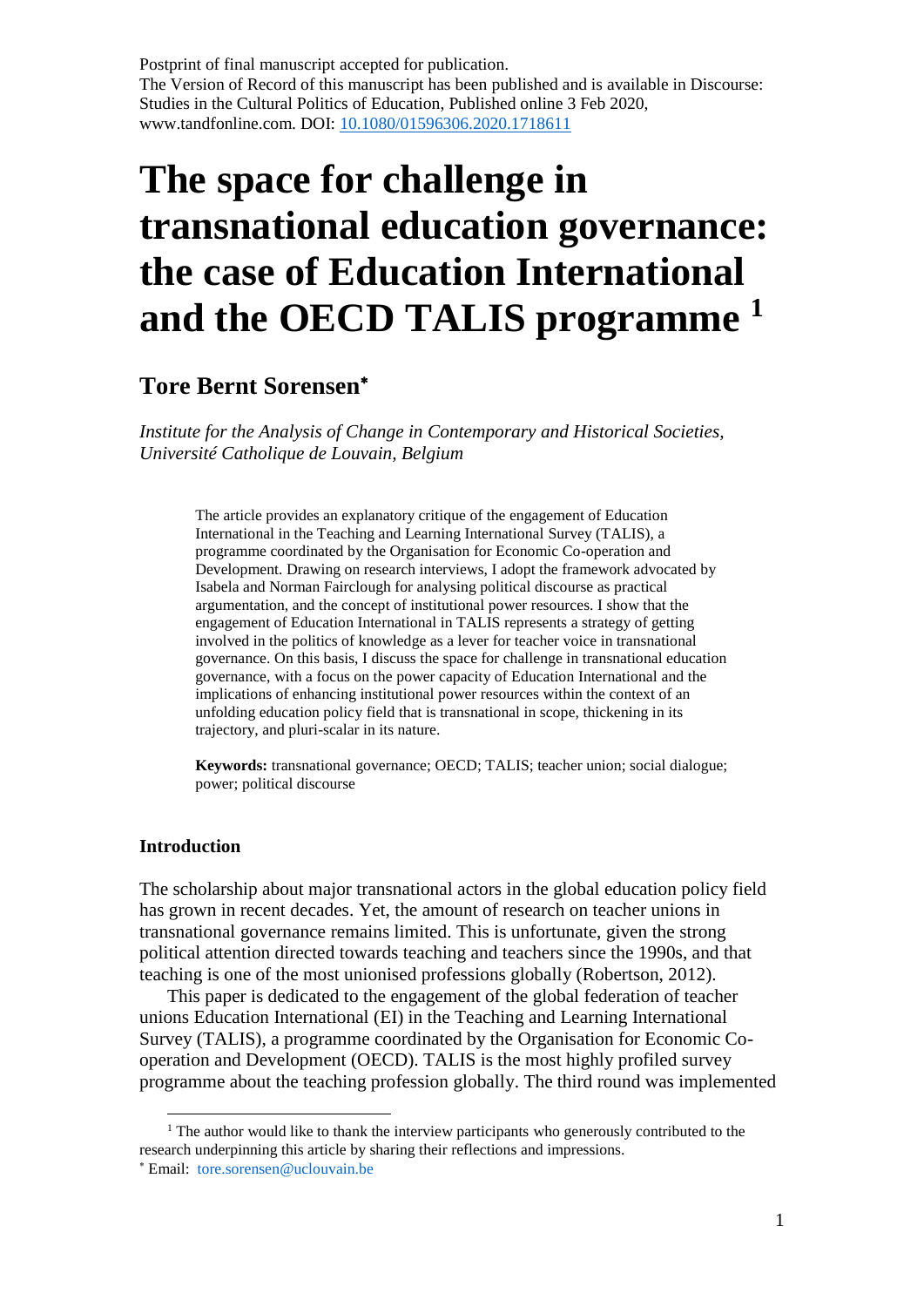in 2018, with 48 jurisdictions taking part. In particular, the paper provides an explanatory critique (Fairclough, 2013; Sayer, 1997) of EI's practical reasoning with regard to the first two rounds of the survey, TALIS 2008 and 2013, by analysing and discussing the political discourses of the federation. By highlighting the roles and capacities of teacher unions in social dialogue at the transnational level, the paper makes a distinctive contribution to the literature.

The paper proceeds with an account of recent developments in transnational social dialogue in education, and the theoretical issues they raise in terms of institutional power resources (Davidsson & Emmenegger, 2013). The subsequent section introduces the methodological framework of political discourse analysis and explanatory critique, as well as the empirical material. The second half of the paper first presents the findings of EI's practical argumentation concerning TALIS, followed by the discussion of how EI's pursuit of institutional power resources through TALIS reflects a strategy to make the most of the possibilities that come with the pluri-scalar and contingent nature of the global education policy field.

#### **Social dialogue in the global education policy field**

The lack of scholarship in the area is all the more remarkable given that transnational federations of teacher unions were part of the post-World War II political order. Several federations of teacher unions were involved in drafting the '*Recommendation Concerning the Status of Teachers',* adopted in 1966 by the United Nations Educational, Scientific and Cultural Organization (UNESCO) and the International Labour Organization (ILO) (World Confederation of Organizations of the Teaching Profession, 1991). In order to monitor the implementation of this policy instrument, the Joint ILO/UNESCO Committee of Experts on the Application of the Recommendations concerning Teaching Personnel (CEART) meets every three years to examine reports submitted by stakeholders, including teacher unions (ILO, 1999). CEART is one of the earliest examples of institutionalised transnational social dialogue in the education sector. ILO (2005) defines social dialogue as 'all types of negotiation, consultation or simply exchange of information between, or among, representatives of governments, employers and workers on issues of common interest relating to economic and social policy' (p. 2).

The latest decade has seen the emergence of new social dialogue fora. This includes the International Summits on the Teaching Profession (ISTP). They have taken place annually since 2011, convened by the OECD, EI and shifting host governments, and involve delegations of teacher unions and national governments. Another example concerns the European Sectoral Social Dialogue in Education (ESSDE) launched in 2010 and coordinated by the European Commission – the executive arm of the European Union (EU) – with the European Trade Union Committee for Education (ETUCE) and the European Federation of Education Employers (EFEE) as counterparts. ETUCE is EI's regional structure for Europe, and it also takes part in the Working Groups set up by the European Commission in the area of education and training (Sorensen, 2017).

EI is the main policy actor representing the teacher workforce transnationally. Created in 1993 by the merger of two rivalling federations, EI is the largest sectoral union federation globally, with around 400 member organisations in 172 countries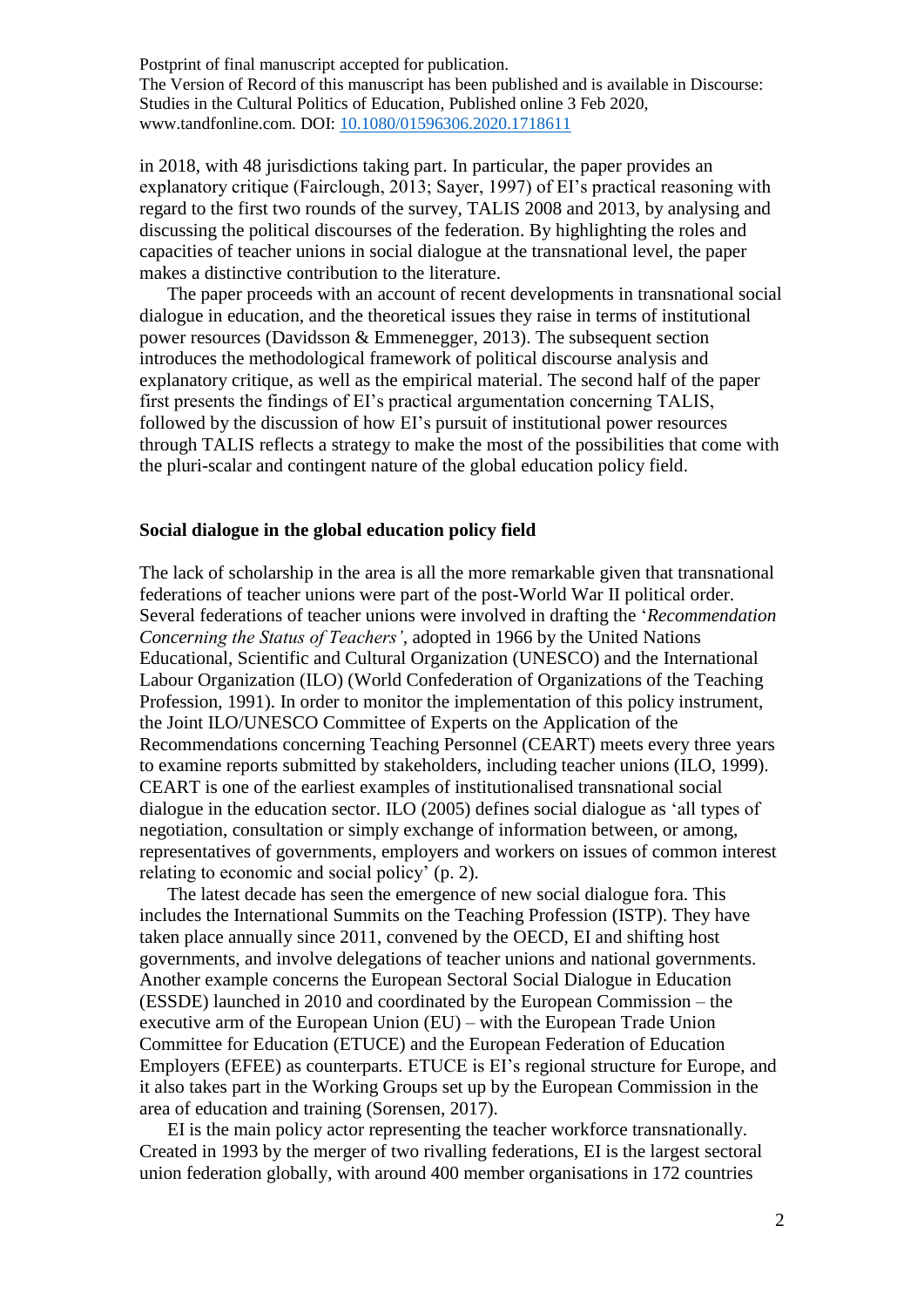and territories and representing over 30 million education personnel from pre-school to higher education (EI, 2019). EI engages with a range of organisations, including the OECD. Through the Trade Union Advisory Committee to the OECD (TUAC),<sup>1</sup> which is the formal mechanism for social dialogue with trade unions in the OECD, EI enjoys status as observer in some OECD bodies, including the main forum associated with TALIS, the TALIS Board of Participating Countries (from TALIS 2018 re-named the TALIS Governing Board. Below I will use the term 'TALIS Board').

These developments raise the question how the re-scaling of governance towards an incremental globalisation of the education policy field affects the roles and capacities of teacher unions. The re-scaling would appear to involve changes in the distribution of labour of governance in an increasingly complex and transnational architecture, and as a result the scope of possibilities that can be pursued by policy actors might be expanded, yet also subject to new constraints. Hence, the outcomes of the re-scaling cannot be reduced to zero-sum games of winning or losing power (Dale, 2005). So, whereas the OECD was founded by governments to open up for sensitive debates (Sellar & Lingard, 2013), the emergence of transnational fora for social dialogue is likely to offer new possibilities, and constraints, for teacher unions also. The previous research on EI and TALIS should be noted in this respect. Drawing on the scholarship of Basil Bernstein, Susan Robertson (2012) argues that EI's support of the TALIS programme indicates that the 'pedagogic recontextualising field' of educators is colonized by the more globally oriented 'official recontextualising field' of state authorities and intergovernmental organisations like the OECD. Along the same lines, (Sorensen & Robertson, 2018) suggest that by endorsing TALIS EI helped legitimate the programme.

Unlike these previous contributions, this paper considers in depth EI's rationales for engaging with TALIS, and how they relate to the contingent dynamics of the global education policy field. My entry point is that the TALIS programme involves distributional conflict between government and teacher workforces, and not merely technocratic disagreement over efficiency and optimal coordination. Specifically, I adopt the concept of institutional power resources. Johan Bo Davidsson and Patrick Emmenegger (2013) argue that unions' institutional power resources is the key variable explaining their behaviour. They raise three issues to be taken further in this paper.

The first concerns the different sources of power for unions. The capacity to mobilise members, that is, 'union density', constitutes one source. Moreover, the institutionalised roles of unions in formulating labour market policies, that is, their institutional power resources, constitute another source of power – though this per definition presupposes a basic willingness to compromise in negotiations with employers and government. Therefore, two competing logics tend to be at play since 'unions are interested in both retaining members and maintaining their role in the formulation of political reforms' (Davidsson & Emmenegger, 2013, p. 344). In this respect, the 'logic of membership' emphasises the short-term interests of union members and concerns that unions need to offer incentives to attract or retain members. Meanwhile, the 'logic of influence' relates to the long-term interests of unions and the need to offer incentives to the state and other stakeholders to gain access and exercise influence in policy processes (Schmitter & Streeck 1999, p. 54).

Second, the relations between the two power resources should be analysed when explaining union behaviour and policy outcomes. Walter Korpi (1983) argues that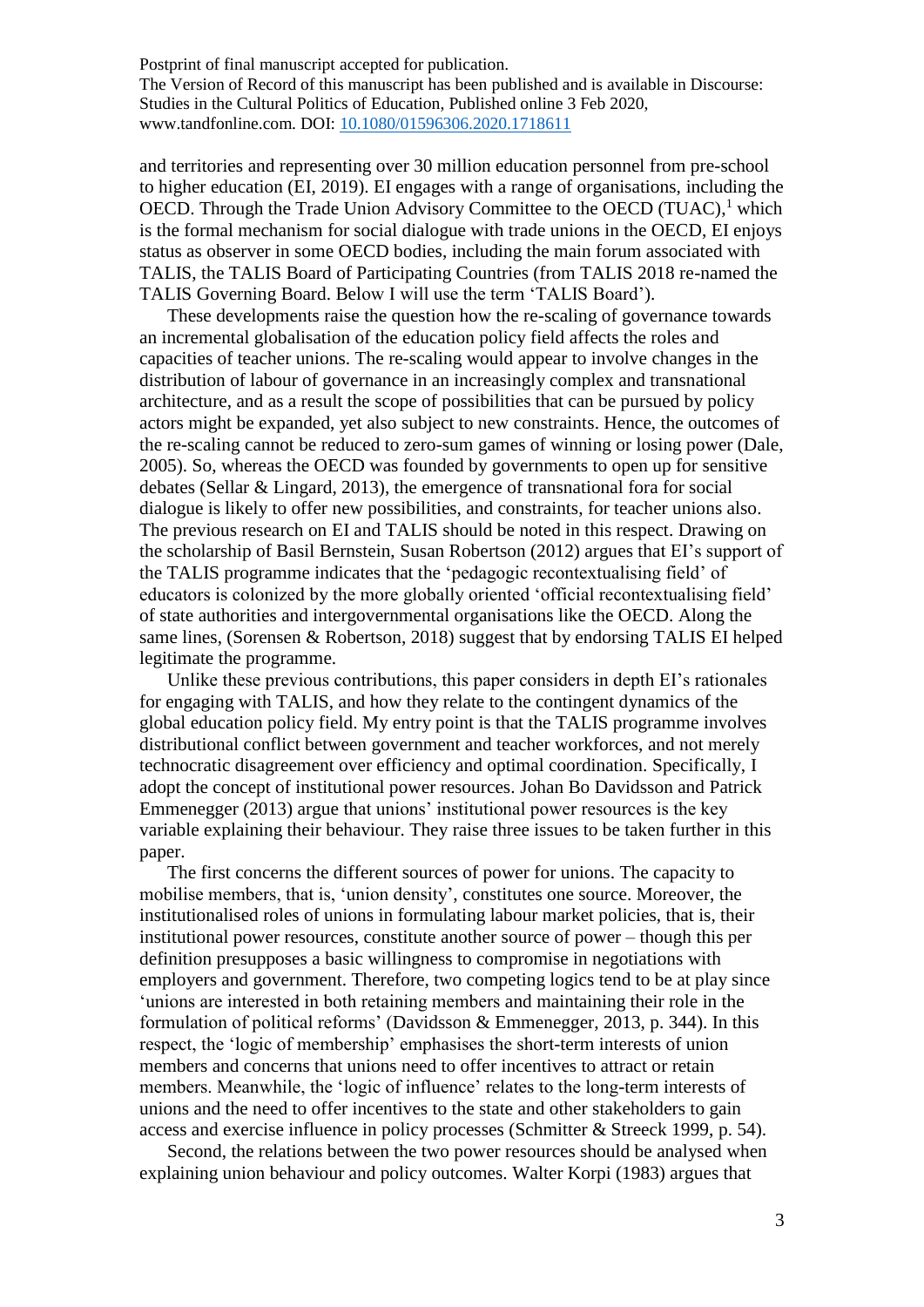union density is the more fundamental sort of power resources, and that institutional power resources are secondary or derived resources that 'ultimately depend on the basic power resources for their effectiveness' (p. 15). In contrast, Davidsson and Emmenegger's (2013) study indicates that institutional power resources is more important than union density – the logic of influence prevailed over a logic of membership – and that they might become institutionalised in policy formation independently of state support and unionisation rates.

Third, Davidsson and Emmenegger (2013) suggest that when unions are under pressure, they prioritise some elements of policy and will only make concessions that do not undermine their long-term organisational interests. This is a pertinent point given that many unions have been on the defensive since the 1980s, often having to opt for second-best solutions and protect what they consider most essential in the face of political pressure to deregulate labour markets.

Institutional power resources is a relevant issue in the context of TALIS and EI. Traditionally, the teaching profession have sought to advance their professional status and autonomy based on claims to expertise and the complexity of their labour, associated with high levels of tacit or context-specific pedagogical knowledge. As an exercise in the codification of universalised knowledge on teachers and teaching, TALIS challenges this argument. Potentially, TALIS might serve as a lever for standardisation and proletarianisation, that is, intensification of labour and loss of control over the conception of curriculum, practices and assessment (Robertson, 2000, 2012). In the context of the OECD's epistemological governance (Sellar & Lingard, 2013), the production and management of knowledge in TALIS involves the control of the teaching professions in a new disguise (Carter, Stevenson & Passy, 2010):

… teachers' work is explicitly ideological work. Educational institutions are nothing if they are not about ideas. Workers in education have a central role in the production, transmission and the exchange of knowledge – and in a 'knowledge economy' these are not processes that can be left to chance, and this reinforces the need to assert control over teachers' labour. (p. 10)

Concretely, the first rounds of the TALIS survey have involved two questionnaires, one for teachers and one for school leaders, addressing a wide-ranging set of themes including school leadership; appraisal of and feedback to teachers; teachers' pedagogical beliefs, attitudes, teaching and assessment practices; initial teacher training and professional development; and teacher self-efficacy, job satisfaction and school climate. The core study concerns personnel working in lower secondary schools (ISCED level 2),<sup>2</sup> but participating countries might sign up for 'international options', involving samples of primary and upper secondary teachers (ISCED levels 1 and 3), and a TALIS-PISA link entailing that sample populations are aligned on the school level with student samples in the OECD Programme for International Student Assessment (PISA) (OECD, 2009, 2014).

The 'union density' argument would suggest that EI recommended its member affiliates teachers not to take part in the survey. Hence, the fact that EI has endorsed TALIS (cf. Robertson, 2012; Sorensen & Robertson, 2018), indicating that the federation has sought to enhance its institutional power resources at the transnational scale, calls for further analysis into the reasoning underlying EI's engagement with the programme.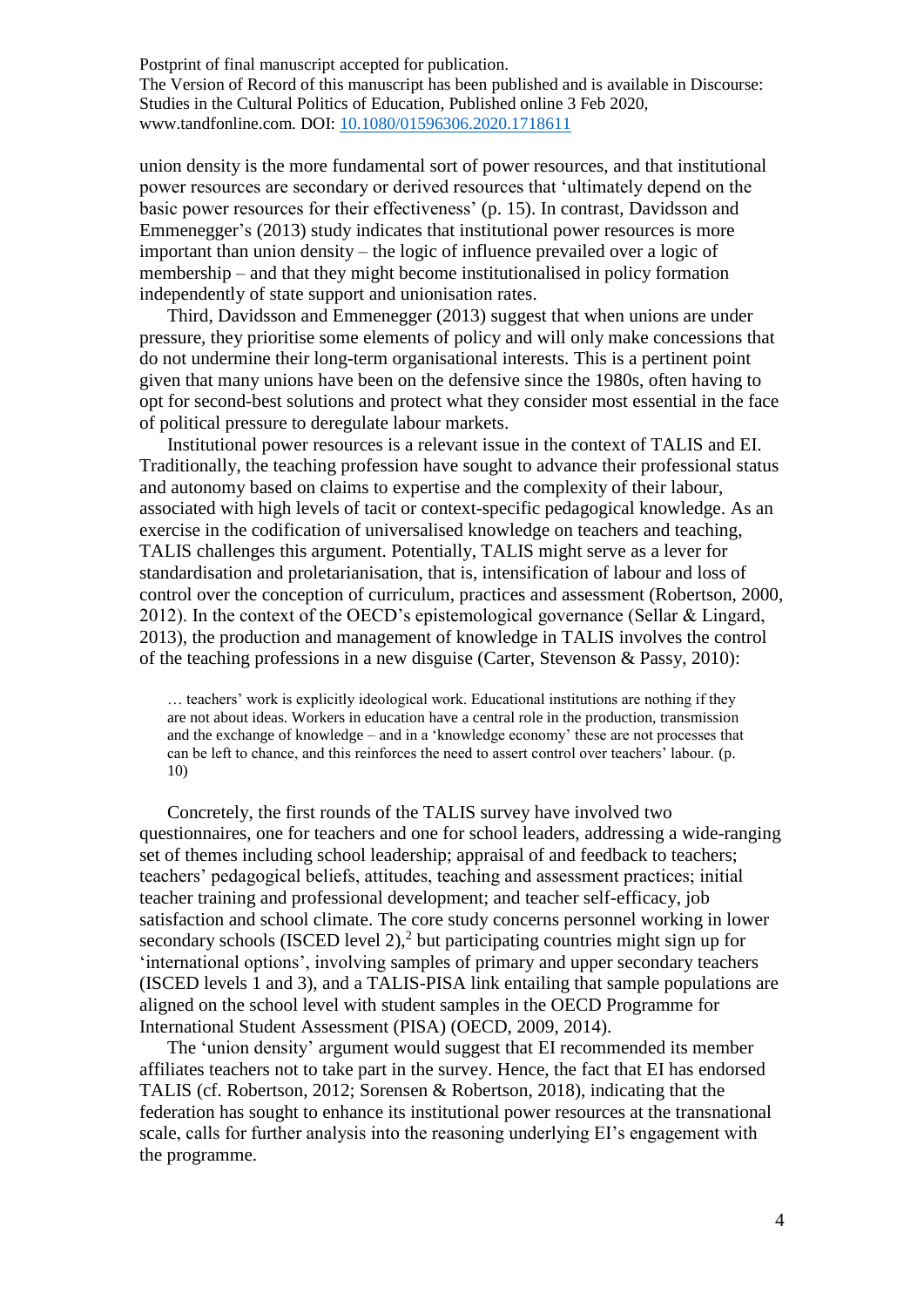#### **Political discourse analysis and the space for challenge**

Carol Bacchi (2000) poignantly points to the paradox that discourse analysts tend to appear driven by a desire to challenge current relations of domination yet too often do not theorise the 'space for challenge'. The result is the dystopic pitfall of 'naive pessimism'; despite the nominal attention to agency, power is reduced to the domination of major organisations, with excessive focus on what is written and said, and a neglect of how discourses are formed and made possible (Ball, 1993, 2015).

In getting at EI's reasoning with regard to TALIS and the space for challenge in transnational governance, I adopt the approach to critical discourse analysis (CDA) coined by Isabela and Norman Fairclough (2012). CDA is a problem-oriented research programme that involves the detailed analysis of texts, as well as the explanation of how discourses relate to power and sociopolitical changes. Discourse in CDA concerns just the language, or semiotic, element, that is separate from but mutually interconnected with the extra-semiotic elements of material structures, objects and social practices. CDA thus conceives the objects of analysis as 'materialsemiotic', that is, simultaneously material and semiotic in character. In this respect, ideas play a key role in mediating the dialectical relationship between strategic agents and their structured contexts, and hence in the causation of political outcomes.

Like Ball (1993, 2015), CDA assumes that power is not external to political discourses; rather political discourses simultaneously reflect, enter into, and reproduce power relations. Drawing on John Searle (2010), Fairclough and Fairclough (2012) view power as a reason for action rather than a substitute for reasoning. Furthermore, power concerns capacity; while power is manifest in its exercise, power might exist in social relationships without being exercised. Therefore, deliberation and reasoning are not opposed to the exercise of power. Political discourses tend to reflect the power capacities in the field, and there is space for agency in the assessment of these capacities and the possible actions to take. This social ontology of power would appear pertinent in the context of the OECD's epistemological governance (Sellar & Lingard, 2013). Accordingly, I understand institutional power resources as comprising capacities that are partly semiotic in character – based on political discourses – yet also shaped by extra-semiotic structures and social practices in the political field and beyond.

#### *Political discourse as practical argumentation*

Fairclough and Fairclough's (2012) analytical framework conceives of political discourse as practical argumentation. Their approach considers the contingent yet structured nature of the political field, with the entry point being 'the empirical linguistic observation that the primary genre of political discourse is argumentative, specifically practical argumentation' (Fairclough, 2013, p. 193). Accordingly, the analysis of policy actors' practical argumentation is central for making sense of their agency and policy outcomes.

Practical argumentation involves complex speech acts involving the deliberation of reasons and claims as a form of legitimation. The distinctive premise-conclusion structure of an argument includes a set of statements, one of which is the conclusion,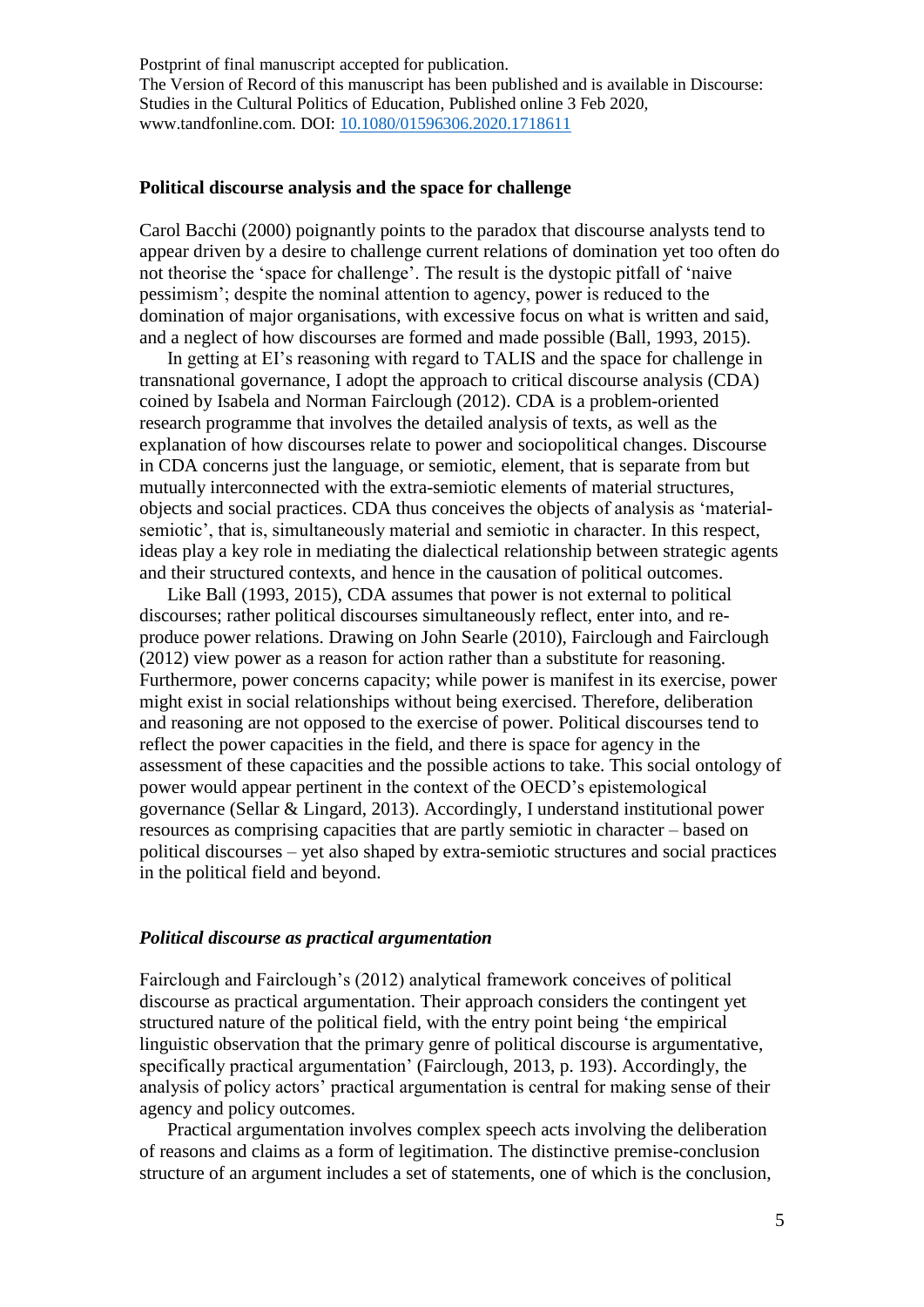or claim to action, while the others are premises. Fairclough and Fairclough (2012, pp. 44–46) emphasise that claims to action have a presumptive character and do not follow, strictly speaking, from the premises. Agents combine non-perfect knowledge of their circumstances, that is, the context of political action, with a presumptive means-goal premise that may take them towards their goals, associated with a set of values, leading them to certain claims to action. The premises thus restrict the range of actions that might be pursued, without determining them. Figure 1 illustrates the relations between the fundamental components in practical argumentation.



**Figure 1.** The premise-conclusion structure of practical argumentation (Adapted from Fairclough & Fairclough, 2012, p. 45)

The practical reasoning of policy actors tends to reflect a strategy, that is, consciously prepared plans for action oriented towards achieving specific goals (Fairclough & Fairclough, 2012, pp. 242–243). In this respect, also the very problemsetting constitute an element of action, indicated by the representation of circumstantial premises in the context of action. CDA of practical argumentation hence involves a 'problematisation of problematisations' (Fairclough, 2013, p. 193), examining the problem-setting, advocated solutions, and claims to coherence and rationality.

This sort of questioning is encapsulated in the concept of explanatory critique. Explanatory critique goes beyond normative evaluation of social realities in seeking to explain those realities and showing how they constitute outcomes or effects of underlying structures and mechanisms (Fairclough, 2013; Sayer, 1997). For my objective, explanatory critique concerns the scope for agency and the space for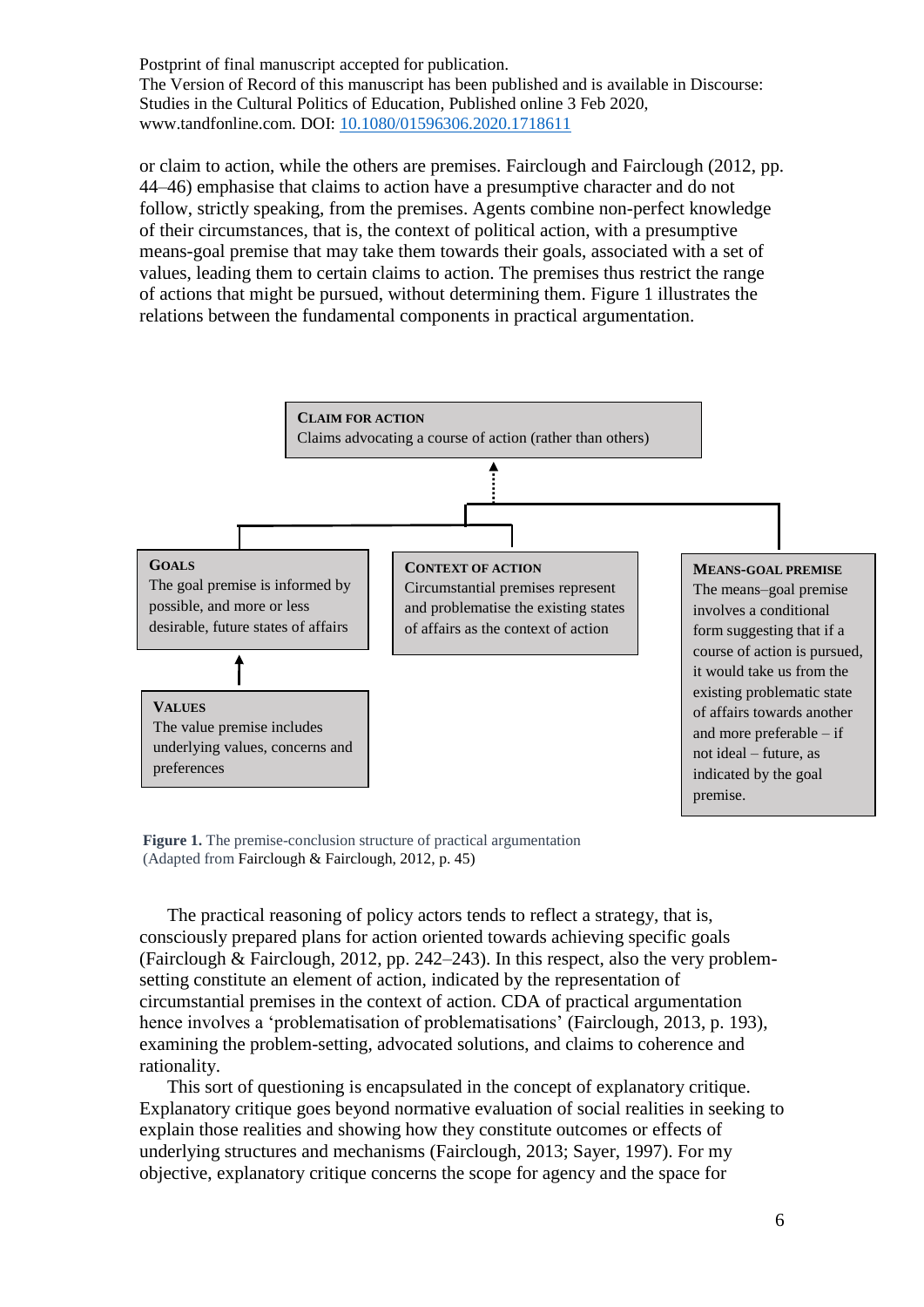challenge in transnational governance, focused on EI's practical reasoning regarding TALIS, as one distinctive outcome of the differentiated possibilities and constraints for agency in the programme.

With a specific focus on social dialogue, the paper elaborates on the findings of a larger study of the TALIS programme (Sorensen, 2017). The larger study was based on a critical realist philosophy of science and an intensive research design (Sayer, 2010), involving CDA of the practical argumentation (Fairclough & Fairclough, 2012) of the main policy actors involved in TALIS. Whereas the larger study included an empirical inquiry of numerous policy documents and 31 realist theory-laden, semistructured interviews (Pawson, 1996) with individuals working for organisations engaged in the programme, the analysis in this paper of EI's practical reasoning with regard to TALIS is mainly based on three individual interviews with teacher union representatives who during the period 2006–2013 took part in the TALIS Board. Two of them represented EI, and the third interview participant was employed by ETUCE. These three individuals were the key representatives for teacher unions in the social dialogue with the OECD and government authorities taking place in the TALIS Board over the first two rounds of the programme. They had all been involved in social dialogue with the OECD from before TALIS was conceived in the mid-2000s. The three interview participants are in this paper labelled 'EI Official', 'EI Consultant', and 'ETUCE Official', respectively.

The three 'core' interviews are complemented by five interviews with representatives from teacher union representatives in Australia, Denmark, England, and Finland. These individuals have been involved in the social dialogue surrounding the implementation of TALIS 2013 in national systems, and the uses of results. One of them has also debated TALIS as ETUCE representative in TUAC and in the European Commission Working Groups. <sup>3</sup> Moreover, the analysis below also refers to the report *Education International Guide to PISA 2006* (EI, 2007) and one news item (EI, 2012) which add nuances in line with the practical reasoning of the eight interviewees. In line with the imperative of explanatory critique, the discussion contextualizes the analysis of EI's practical argumentation by drawing upon the entire empirical material of the larger study (Sorensen, 2017), including the 31 interviews which nearly all touched upon social dialogue.

# **Findings**

This section presents the findings, following the premise-conclusion structure introduced above, and summarised in Figure 2 (elaborated from Sorensen, 2017, p. 156). EI's political discourses with regard to TALIS remained stable from 2004 to 2014. Since the interviews with the teacher union representatives revolved around a similar premise-conclusion structure, the analysis treats them as constituting one 'text', with one single argument.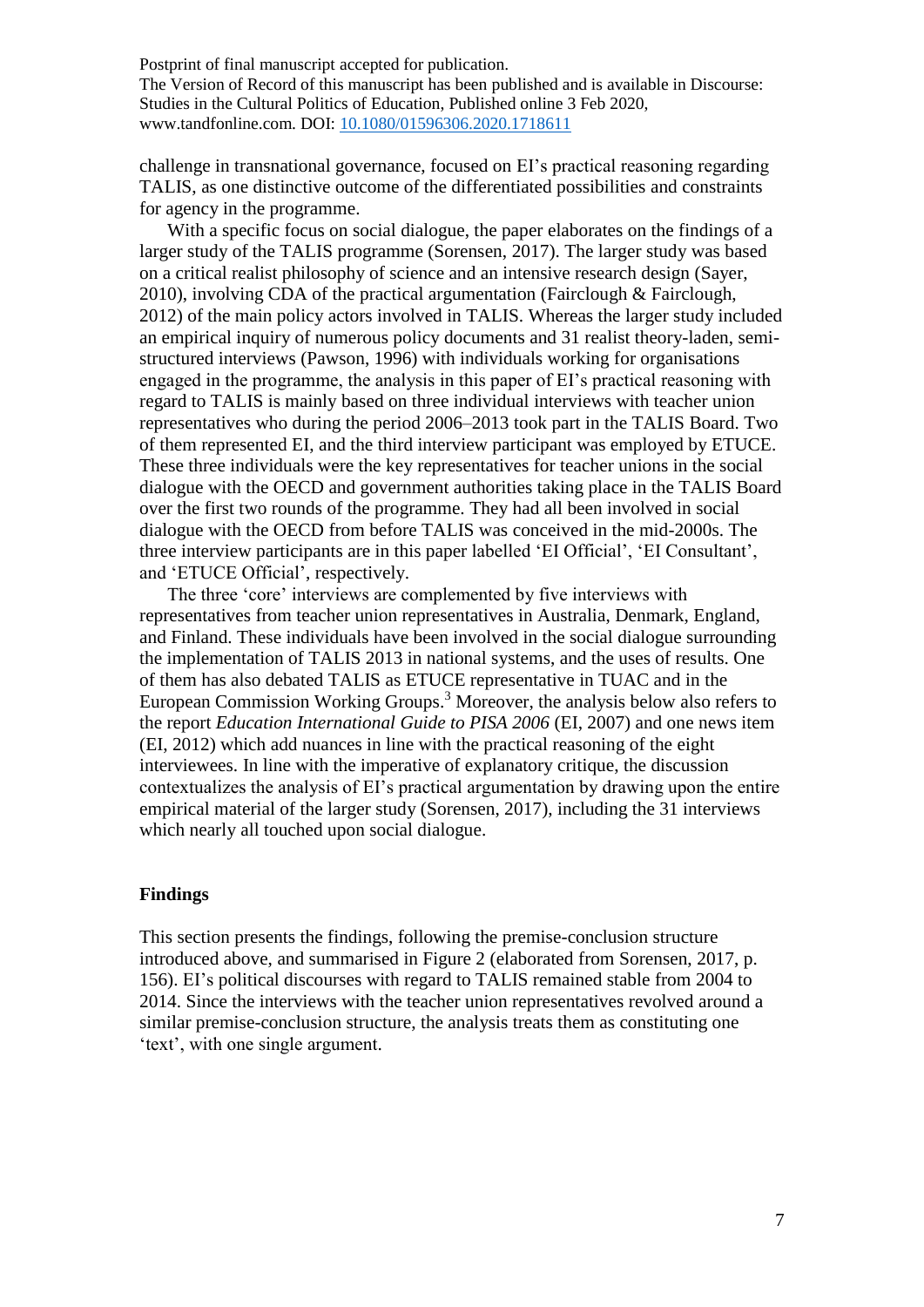

**Figure 2:** EI's practical argumentation with regard to TALIS

# *The context of action*

The interviews point towards three central elements in contemporary education governance. First, the OECD policy review 'Attracting, developing and retaining effective teachers' conducted in 2002–2004, and reported in *Teachers Matter* (OECD, 2005), made clear that EI would have to counter the OECD's embrace of businessoriented management in education, privatization, more flexible employment relations, and performance-based pay for teachers.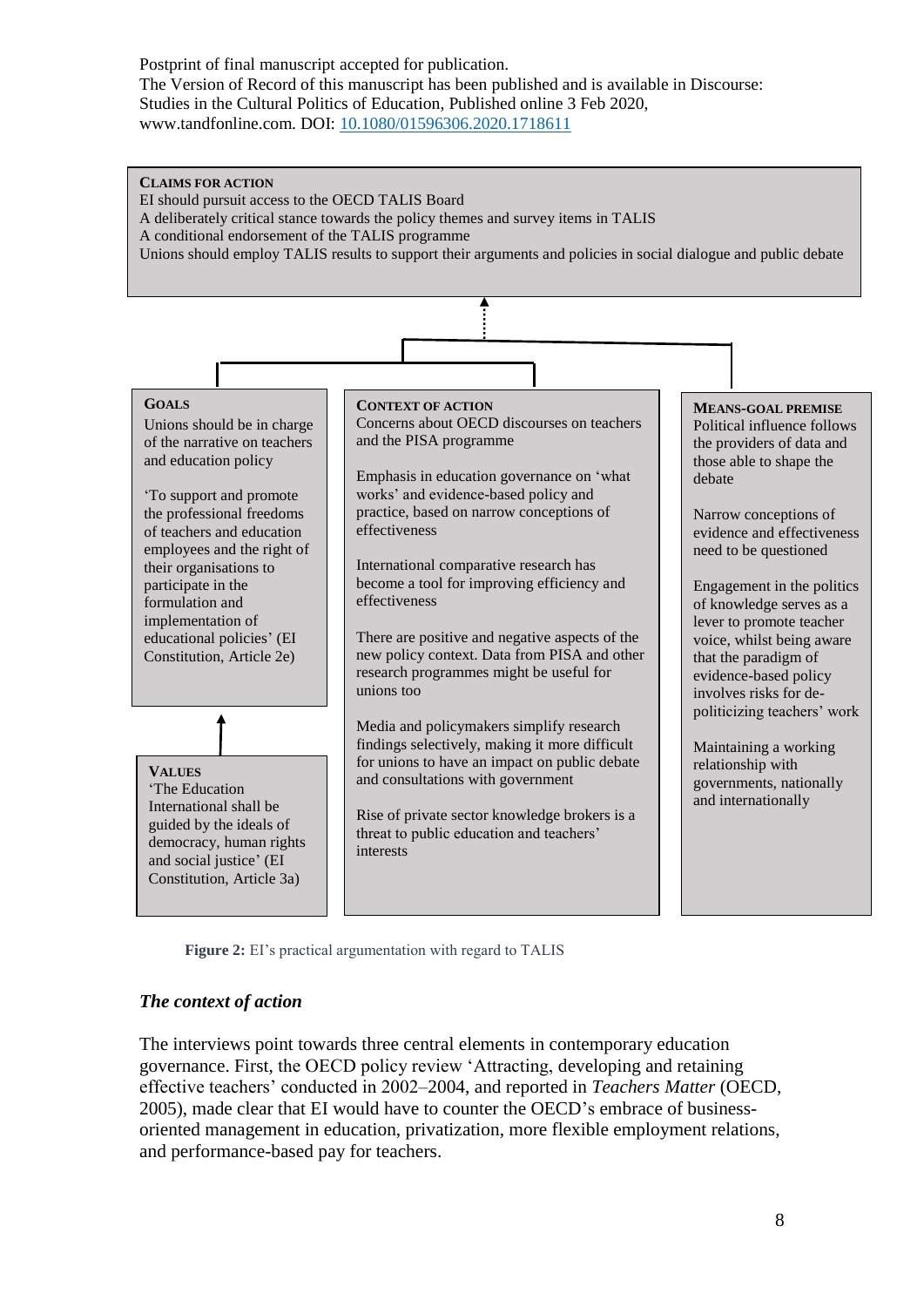Second, in their reflections about TALIS, the interviewees always referred to the PISA programme as very influential, internationally and nationally, and indicative of broader changes towards a paradigm of evidence-based policy since the 1980s. In this respect, they argued that definitions of evidence are bound to have political implications, and that the embrace of New Public Management and 'what works' globally tend to revolve around narrow conceptions of 'effectiveness'. Their argumentation corresponded closely with EI (2007) which observes that the 'new policy context has created a strong demand for evidence, allowing various actors who are suppliers of data and information to play a greater role in policy-making' (p. 11). Drawing upon the scholarship of Stephen Ball and Deborah Youdell, Sue Clegg, and Kerstin Martens, this report suggests that international comparative research has become harnessed for evidence-based policy, with the OECD increasingly prominent in education governance as an authoritative provider and broker of evidence.

The third circumstantial premise in EI's practical reasoning concerned the engagement with research evidence. Importantly, none of the interviewees opposed the codification of knowledge on teachers and teaching through international research programmes. Rather, they emphasised that there could be both positive and negative aspects. PISA was thus recognised for having generated awareness about education and equality issues, but also criticised for simplistic league tables and the selective use of results. Along the same lines, the EI report (2007) argues that the mediatized and commercialised policy context makes it harder for teacher unions to make their voice heard in public debates and social dialogue.

In summary, the practical reasoning of EI frames the context of action with a focus on the problem that education policy is increasingly informed by narrow definitions of 'evidence' and 'effectiveness', and the international production and circulation of statistics, data and knowledge far removed from the professionals working in the sector. To counter this problem, teacher unions should adopt researchbased arguments and engage actively with programmes such as TALIS and PISA. The analysis below will highlight how these 'ways of representing the world enter as premises into reasoning about what we should do' (Fairclough & Fairclough, 2012, pp. 86–87).

# *Goals and values*

Unlike the other components of practical argumentation, the empirical material largely left the goals and value premises implicit. The EI Consultant was the most verbal when suggesting that teacher unions through engaging with the politics of knowledge could become 'in charge of the narrative' in 'the battle of ideas' with governments and other policy actors.

However, the EI Constitution (EI, 2015; see excerpt in Appendix B) refers to the federation's goals and values. Article 3a clarifies the central values of EI, by pointing out that EI 'shall be guided by the ideals of democracy, human rights and social justice'. The EI Constitution clearly represents the logic of influence and the logic of membership as mutually constitutive. Whilst this is to be expected in the programmatic statement of any organisation, the theoretical lens of institutional power resources compels us to return to the dynamics between the two logics in the subsequent discussion. In a similar manner, the interview participants perceived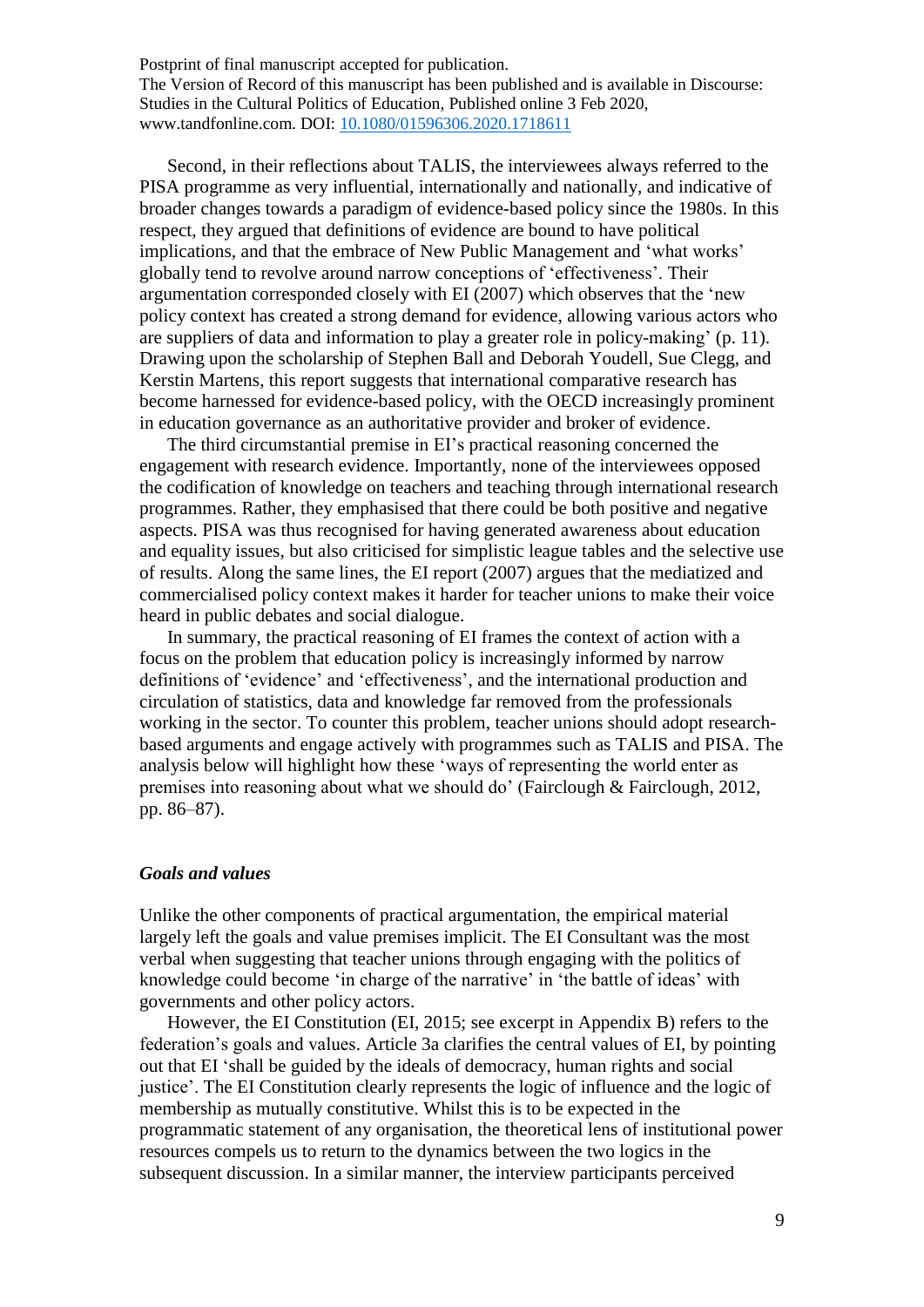representation in the OECD TALIS Board as an important lever for advancing the interests of the teaching profession internationally. This leads us to the means-goal premise.

# *The means-goal premise*

The central means-goal premise concerns that political influence follows the providers of data, and those able to shape their interpretation and circulation in media debates. In order to maintain their relevance teacher unions need to engage actively in the politics of knowledge, along with the traditional tools of strikes and collective bargaining. In the context of transnational governance, this premise translates into seeking a voice in TALIS' codification of knowledge.

The pursuit of teacher voice requires a working relationship between unions and governments, and in the case of TALIS, also the OECD and the European Commission. A former senior officer from the Australian Education Union recapitulated the practical argumentation of the interviewees with the observation that at the global level, the large intergovernmental bodies cannot be ignored, and that teacher unions need to negotiate with them in order to seek influence and get the best possible outcome for members.

In this respect, all the interviews with teacher union representatives indicated an interest in TALIS as one study amongst others that could help to advance their goals. Highlighting the imperative of action in policy-making, and the inevitability of political bias in evidence, the EI Consultant distinguished between 'evidence-based' and 'evidence-informed' policy' and asserted that 'if you had evidence-based policy it would never go anywhere'. The EI Consultant spelled out how TALIS might serve as a policy lever:

It is an achievement to have got TALIS. It forms a EI consistent policy and it says that if you want to do international surveys, you cannot do them without a teachers' voice. That is a very important principle. Whatever you think about how they are operated, or questions you might not want in there, or the approach, the principle remains the same.

At the same time, there is a delicate balance associated with the politics of knowledge due to the risk of de-politicizing teachers' work and social dialogue. The EI Official thus expressed concerns that 'evidence somehow hijacks social dialogue':

Our understanding of policy is that teachers have their representative bodies and unions, and government represent the people, and they should stick together and through social dialogue establish conditions, and also to some extent the contents of education … Now, when you come in with your evidence, and you start making claims, that based on whatever research findings you know that shows that this works better, rather than this kind of arrangement, then we have a problem, obviously.

## *Claims to action*

The premises in EI's practical reasoning lead to four presumptive claims to strategic action: i) getting access to the OECD TALIS Board; ii) critical engagement with the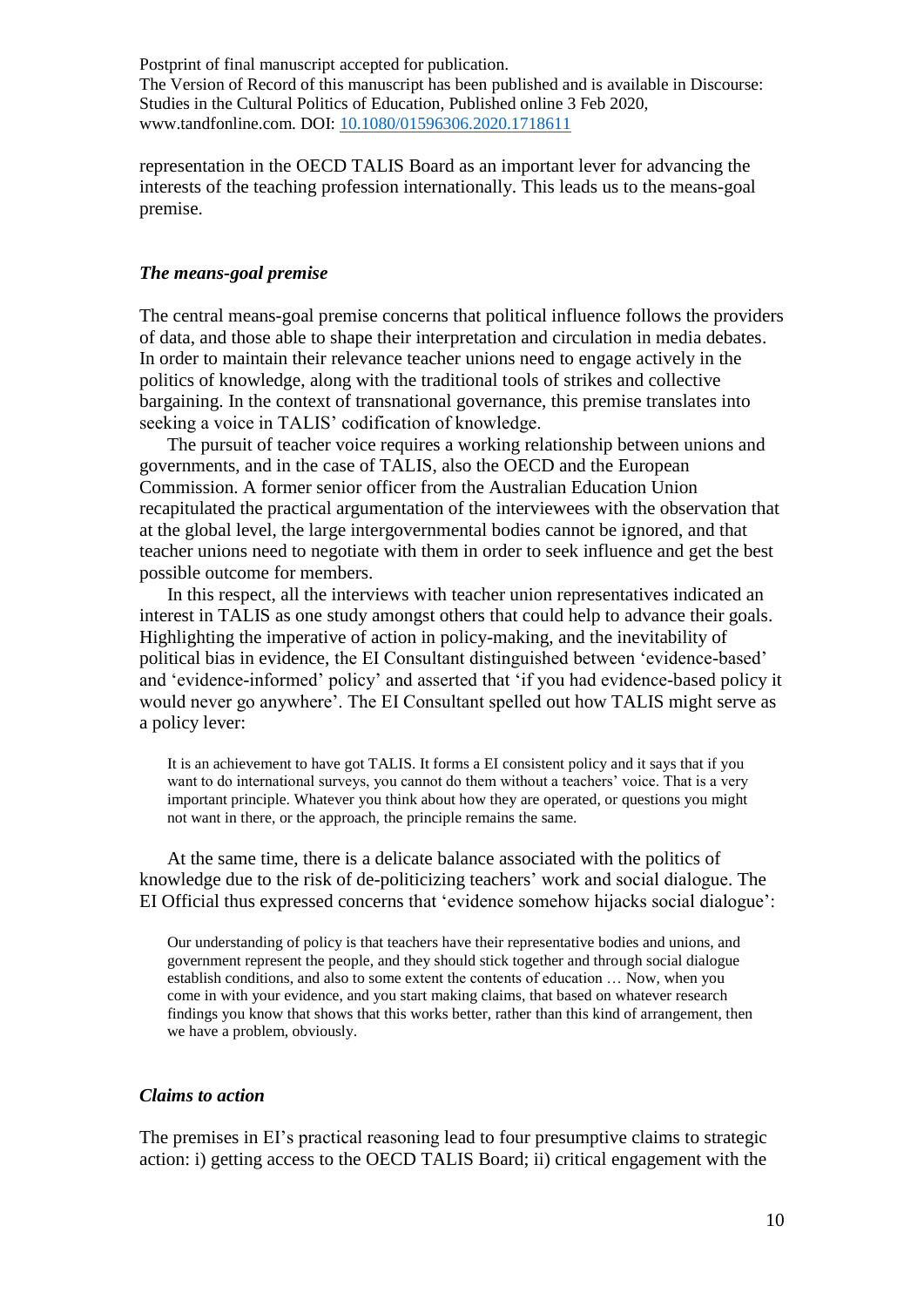TALIS themes and survey items; iii) conditional endorsement of the programme; and iv) using findings to advance the interests of teachers.

First, the EI Consultant and ETUCE Official told that they from around 2002 repeatedly reached out towards the OECD Secretariat for a teacher questionnaire to be included in PISA. However, some government representatives opposed such an instrument of teacher voice, whilst the OECD Secretariat pointed to methodological issues. Importantly, EI and TUAC were at the time not granted access to the PISA Board of Participating Countries (from PISA 2003 re-labeled the PISA Governing Board) due to opposition from some governments.

*Teachers Matter* (OECD, 2005) further prompted EI to react, and when the OECD subsequently initiated the design of a separate teacher survey (OECD, 2006), EI sought access to the OECD TALIS Board. In parallel, the European Commission's strong interest in TALIS to monitor developments in the EU gave ETUCE the impetus to follow the programme closely.

The TUAC Working Group on Education, Training and Employment Policy<sup>4</sup> provided EI with a broad mandate to negotiate in the TALIS Board. EI managed to get access from the second meeting in 2006 onwards, and was in 2009 granted permanent observer status in the TALIS Board. This status means that EI is consulted on draft chapters for the OECD TALIS reports. Exceptionally, a TALIS sub-group of the TUAC Working Group was established to encourage EI affiliate members to engage more directly with the programme. The EI representatives reported to this subgroup after TALIS Board meetings. Furthermore, EI was represented in the Instrument Development Expert Group for TALIS 2013, and at the launch of TALIS 2013 findings, TUAC enjoyed speaking rights equivalent to national governments.

The second claim to action concerns that EI sought to influence the knowledge production in TALIS, focused on the survey questionnaire items. The ETUCE Official told that EI in the TALIS Board questioned the notion of effectiveness underlying the programme and the emphasis on incentives and rewards in early drafts of the survey questionnaires. In particular, they raised the issue why TALIS did not ask teachers about their opinions concerning whether and how often they would like to receive feedback. The EI Official elaborated:

Everybody agrees that of course policies should be based on evidence, but what that evidence is, who defines it, how it is collected, I mean, even down to the fact what kind of questions you ask. The most political was the discussion of the TALIS questionnaires, that is where you really get down, why are you asking this question … I mean, by phrasing the questions you already imply what kind of evidence you are looking for … [T]hey never asked questions whether you would like to be paid based on test results of your students. If they would try to ask that question we would oppose that very forcefully, and not because we don't want to know what teachers actually think about it, but because we know that that would not be beneficial for the policies that we advocate.

Notwithstanding this critical stance, EI endorsed the programme and encouraged its affiliate members to support it. In line with the representation of the context of action, an EI (2012) news item observed that '… often it is not the results of the surveys themselves that are the problem but the selective and political use of results by governments'. The same news item quoted John Bangs, Chair of the TUAC Working Group: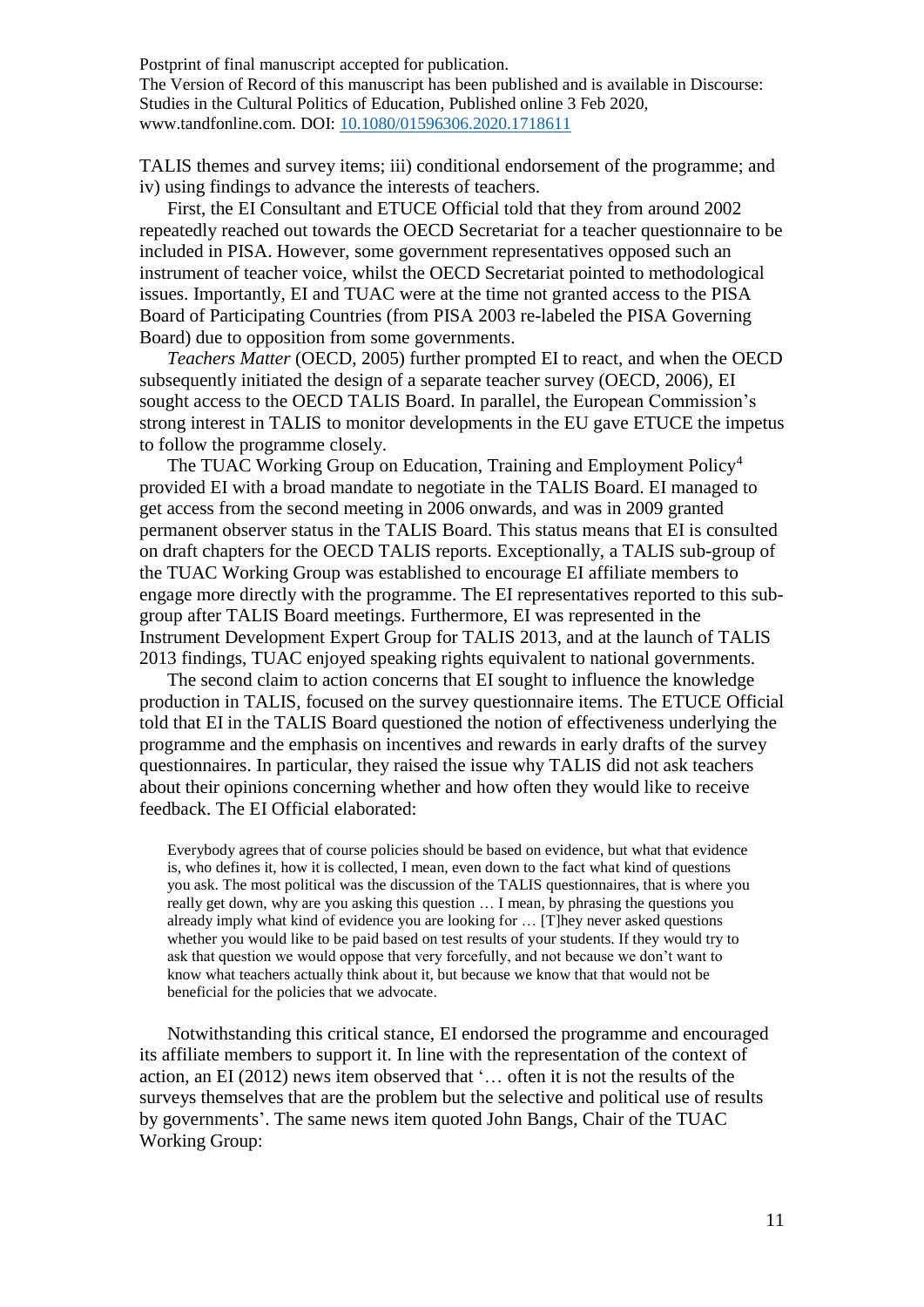The most important point about TALIS 2013 is that its results should not be the sole property of governments. Since the survey is about teachers' views the prime owners of TALIS should be teachers themselves and their unions so that the profession itself can create teacher policy. Engagement in TALIS is often the best way of making sure this happens. EI stands ready to provide advice to affiliates on TALIS and its implementation.

The employment of 'often' in the third sentence is indicative of the third claim for action concerning the conditional nature of EI's endorsement of TALIS, predicated on the perceived relevance of the programme, and the capacity of unions to disrupt it. The EI representatives thus alerted the TALIS Board that they would advise their members whether TALIS was a worthwhile exercise. The EI Consultant put it as follows:

The core power of the unions in every OECD study is that, and we occasionally remind them of this if they start forgetting, is that we could advise the affiliates not to fill in the questionnaires and not participate.

Finally, the fourth claim to action involves using TALIS results in social dialogue with government as well as public debate to advance the interests of teachers. In this respect, the EI Consultant suggested that 'teacher unions should be mercilessly plundering OECD research … to back their own policies when they are negotiating with government because it would put government on the backfoot and on the defensive'. As an example, the EI Consultant told that he had multiple times employed the 'powerful policy message for teacher unions' that TALIS results in combination with EI survey findings indicate contextual relationships between high student performance and teacher self-efficacy. The teacher union representatives based in Australia, Denmark, England, and Finland expressed a similar interest to use TALIS results for policy advocacy. At the same time, the larger study shows that the level of social dialogue between government and teacher unions in the implementation of TALIS 2013, and the subsequent use of results, reflect the trajectories of social dialogue in those systems (Sorensen, 2017).

# **Discussion**

In problematising EI's problematisation of TALIS, the explanatory critique in this final section is two-fold: i) the theoretical claims associated with institutional power resources are revisited; and ii) the nature of power as a capacity and the processual nature of the global education policy field are shown to be crucial for explaining EI's practical reasoning and the outcomes of TALIS.

#### *Institutional power resources*

The analysis corroborates Davidsson and Emmenegger's (2013) claim that institutional power resources is the key variable explaining union behavior, in the sense that EI does not invoke traditional claims to expertise associated with tacit or context-specific pedagogical knowledge as means to advance the interests of the profession. Rather, their practical argumentation is based on the premise that common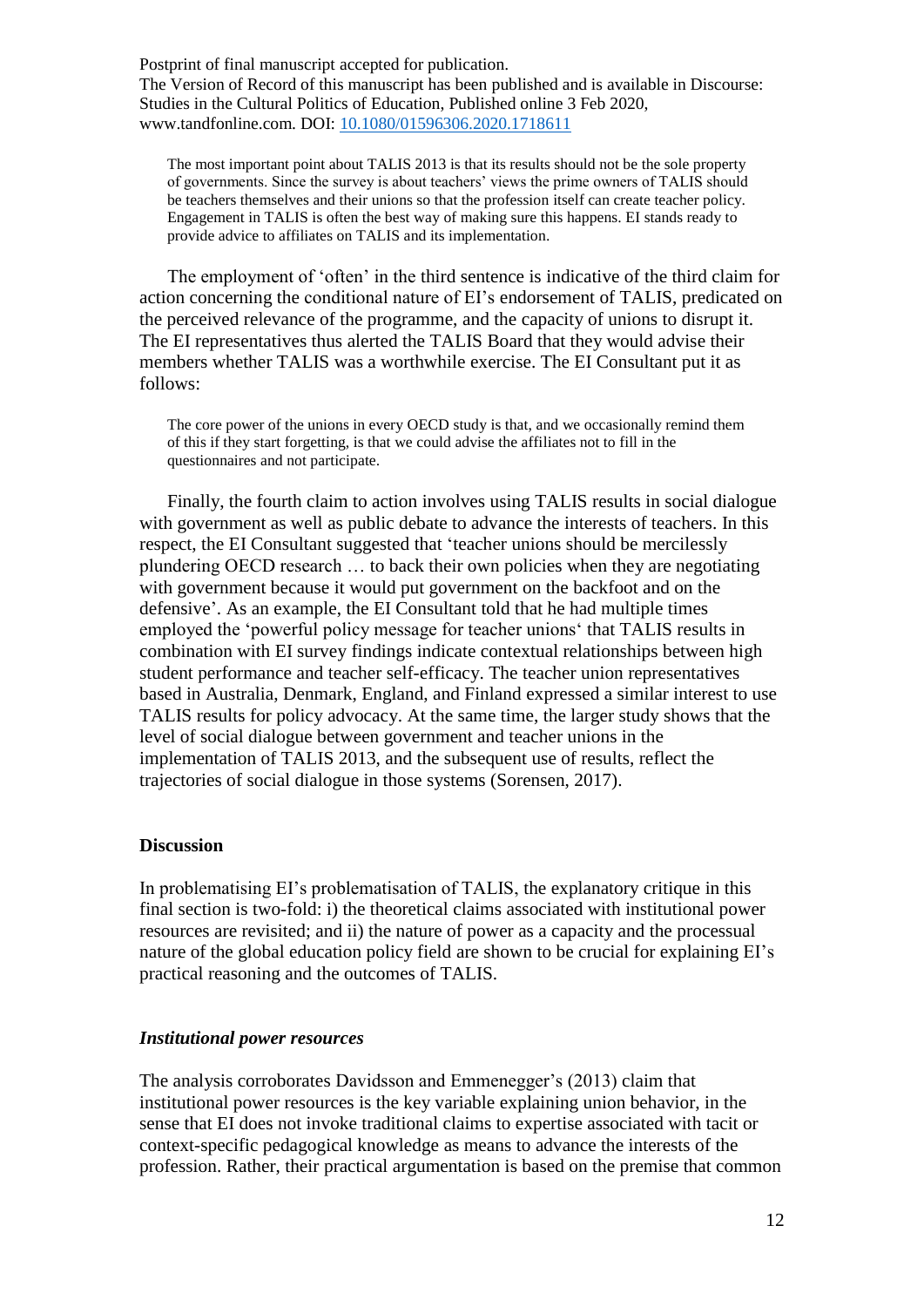issues and 'best practices' concerning teachers' work might be identified on the basis of universalised knowledge. The findings suggest that this stance is neither perceived as controversial nor as a concession, though caution has to be exercised concerning which issues become subject to policy, and the framing of those issues. This perspective helps explain why EI initially pursued a teacher questionnaire in PISA – which would appear to equal the methodologically and politically controversial TALIS-PISA link – whilst governments have so far insisted on keeping the two programmes separate (Sorensen, 2017).

The narrative that EI aspires to be in charge of is hence associated with the OECD's knowledge-based economy discourse (Sellar & Lingard, 2013) and competitive comparison as governing principle (Robertson, 2012). Thereby, the case of EI and TALIS illustrates that goals may be of a more or less desirable nature. Also in a more narrow sense, EI was required to follow 'rules of the game'; rules that remain the prerogative of the OECD and member states. The larger study thus indicated a consensus that EI's power capacity to exert influence was inferior to that of governments and the OECD. As a permanent observer, EI was not involved in the appointment of the international contractor, budget discussions, survey development, and the priority-rating exercise of policy themes and indicators (Sorensen, 2017).

In terms of institutional power resources and union density as sources of power, EI's practical reasoning is more aligned with Korpi (1983) than Davidsson and Emmenegger (2013). The findings did not indicate any perceived tension between the logics of membership and influence, and the practical reasoning represented union density as the foundation for EI's pursuit of institutional power resources, which, vice versa, were represented as instrumental for maintaining the relevance of unions. This is arguably not surprising given the nature of the empirical material, rendering it difficult to corroborate Davidsson and Emmenegger's (2013) argument that unions will only make concessions that do not undermine their organisational interests. However, EI's representation in the Instrument Development Expert Group and TALIS 2013 launch events indicate that institutional power resources can become partly independent of state support and union density. The Danish union officer indeed suggested that the very existence of TALIS might contribute to governments seeking to sustain social dialogue with unions more generally. The dynamics between the logics of membership and influence are clearly an issue to be further investigated in light of the contemporary institutionalisation of transnational social dialogue, with the ISTP and ESSDE arguably constituting the most prominent examples of how institutional power resources potentially transcend system-specific union densities.

# *A field in motion*

The findings highlight EI's representation of the political context in the mid-2000s and the possibilities and constraints associated with OECD's influential epistemological governance (Sellar & Lingard, 2013). The EI Official's poignant point on social dialogue being hijacked by evidence indeed resonates with 'the basic point' asserted in *Teachers Matter* (OECD, 2005) that 'collective bargaining agreements, like any other mechanism for determining school resource levels and their uses, ultimately need to be assessed in terms of their impact on student outcomes' (p. 146). Since then, the number of governments signing up for PISA has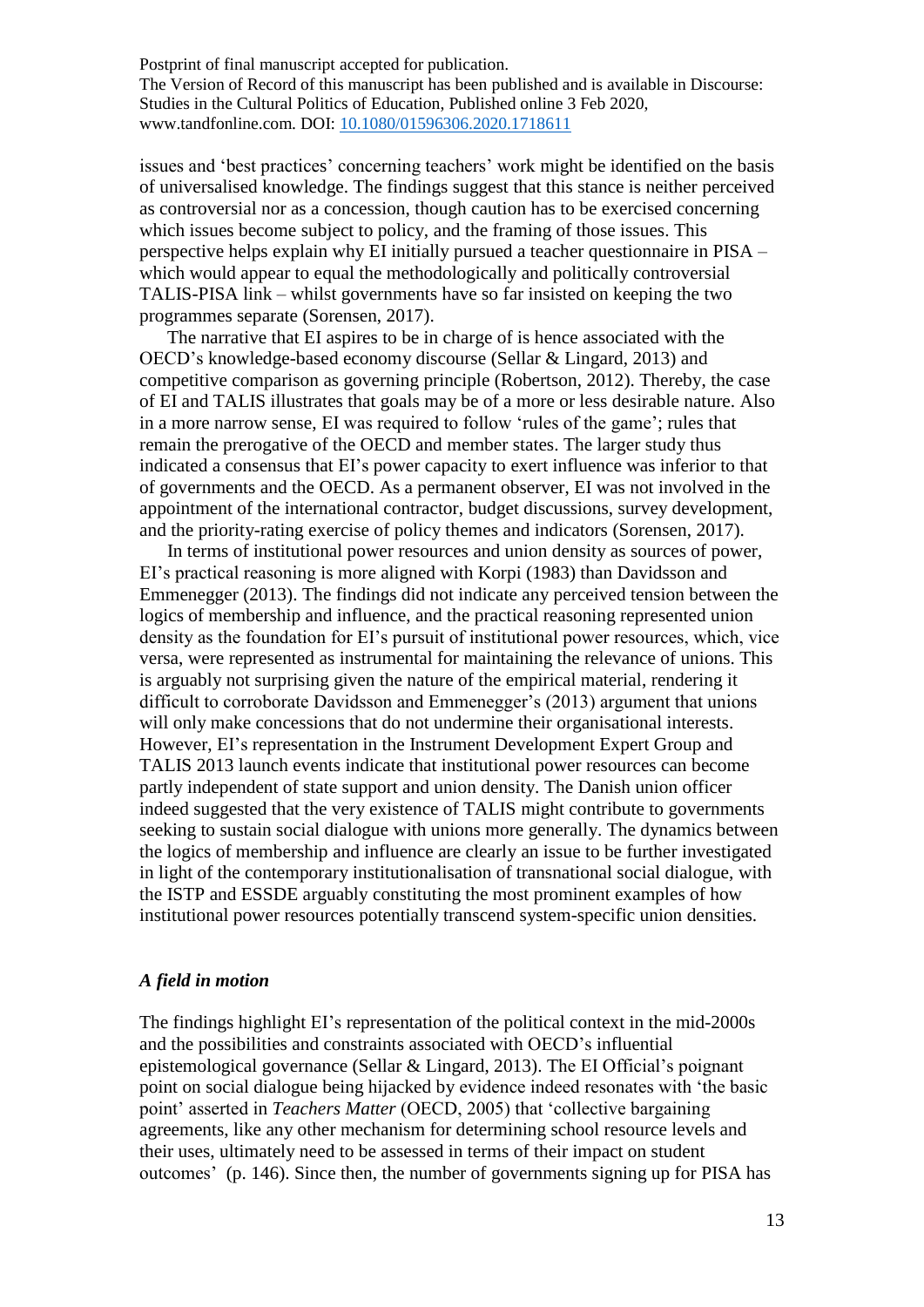increased steadily, and importantly, TUAC did not at the time have access to the PISA Governing Board due to opposition from state governments. In this perspective, the proposition not to engage with TALIS appears wholly detached from the real existence of a thickening global education policy field, with a wide range of agents involved in the production, politics and business of knowledge on teachers and teaching (Robertson, 2016). Accordingly, EI's practical reasoning has been concerned with "how" rather than "whether" to engage with TALIS. In terms of explanatory critique, the conditional character of EI's endorsement of the programme is pivotal, because it highlights the nature of power as capacity (Searle, 2010), and second, the processual dynamic of transnational governance.

First, an undercurrent runs through the larger study associated with the capacity of unions to disrupt TALIS. The OECD and most governments acknowledged the need for social dialogue with teacher unions, not least because meeting the required response rates proved a serious challenge in many systems. TALIS might thus be undercut if EI exercised its capacity to recommend its member organisations to not support the programme, a power capacity predicated on union density. The EI Consultant cautioned that such a move might prompt more governments to adopt legal measures requiring schools and teachers to take part in international studies. Yet, the larger study indicates that governments and national TALIS centres deem it counterproductive for data quality, and relations between government and teachers, to demand teachers to fill in the survey whether or not they are legally obliged (Sorensen, 2017).

Second, EI's practical argumentation also reflects a process-oriented approach to policy development, raising issues that have not yet been addressed in research about transnational social dialogue. In explaining EI's reasoning as an outcome of structures and mechanisms in the global education policy field, it is a vital observation that the field and the positions are always in motion. Accordingly, it is difficult to ascertain sources of change, and the extent to which the OECD and EI have been influencing each other, relative to other organisations or events and processes external to the field. The explanatory critique thus resonates with Howard Stevenson's (2007) call for analysing policy development as a dynamic involving product as well as process, and the complex and inextricable links between the two, with 'policy processes best seen as an elaborate weave of conflict and compromise in which the relative power of key players has the decisive impact on outcomes' (p. 245). In the context of transnational social dialogue in education, the relative integration of policy means and ends raises the question whether teacher unions over time remain able to reconcile the pursuit of institutional power resources with the uses of research for advancing teachers' interests. As the former senior officer from the Australian Education Union remarked, teacher unions need to be sensible in how they manage the contradiction that they use PISA data to advance policy propositions, whilst being critical about the programme.

Meanwhile, TALIS has given a new voice to teachers in transnational governance. Rather than asking whether EI has shaped TALIS, the more pertinent observation concerns that the programme has become more aligned with EI's goals and values. The larger study showed that the trajectory of TALIS has moved from an initial focus on teacher effectiveness and student learning outcomes to emphasise professional development, teacher self-efficacy, job satisfaction, and teacher leadership (Sorensen, 2017). These findings are corroborated by Pablo Fraser and William Smith's (2017) argument that OECD's discourses on teachers and teaching over the last decade have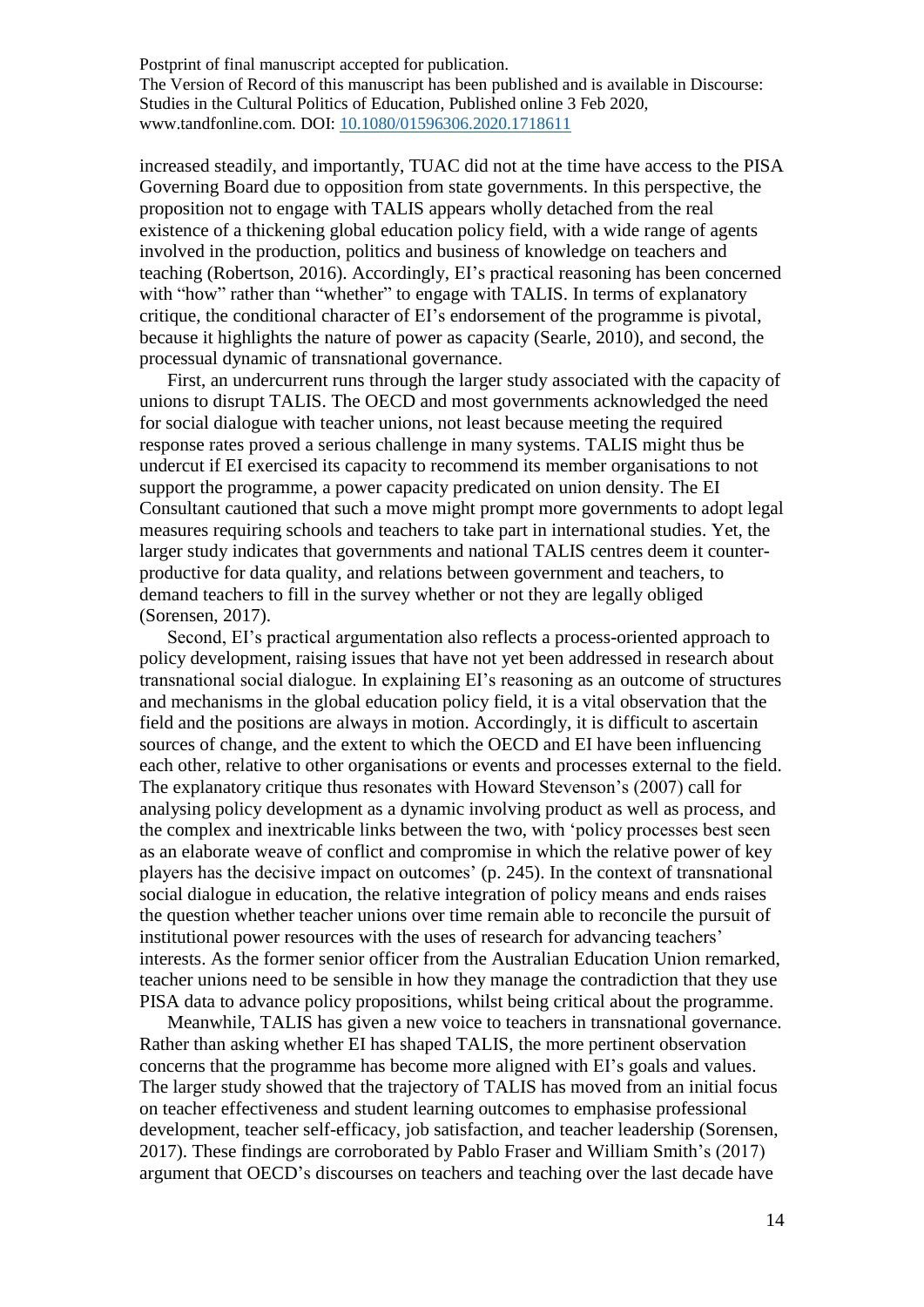developed from a strong emphasis on human capital to reflect a broader conception of quality more focused on teacher professionalisation.

In terms of explanatory critique, the trajectories of TALIS and OECD's discourses add considerable nuance to the argument that the engagement with TALIS is bound to involve concessions for EI, especially because the federation's capacity to disrupt TALIS remains intact in case the programme develops in a direction perceived by EI as incompatible with its goals and values. In this perspective, EI's pursuit of institutional power resources in and through TALIS constitutes a strategy for making the most of the possibilities and contingencies arising with the thickening of the global education policy field. The explanatory critique has thereby indicated that the space for challenge in education governance needs to be theorised within the context of a policy field that is transnational in scope, thickening in its trajectory, and pluriscalar in its nature.

#### **Notes**

 $\overline{a}$ 

#### **References**

- Bacchi, C. (2000). Policy as discourse: What does it mean? Where does it get us? *Discourse: Studies in the Cultural Politics of Education, 21*(1), 45–57.
- Ball, S. J. (1993). What is policy? Texts, trajectories and toolboxes. *Discourse: Studies in the Cultural Politics of Education, 13*(2), 10–17.
- Ball, S. J. (2015). What is policy? 21 years later: Reflections on the possibilities of policy research. *Discourse: Studies in the Cultural Politics of Education, 36*(3), 306–313.
- Carter, B., Stevenson, H., & Passy, R. (2010). *Industrial relations in education: Transforming the school workforce*. Abingdon, Oxon: Routledge.
- Dale, R. (2005). Globalisation, knowledge economy and comparative education. *Comparative Education, 41*(2), 117–149.
- Davidsson, J. B., & Emmenegger, P. (2013). Defending the organisation, not the members: Unions and the reform of job security legislation in Western Europe. *European Journal of Political Research* 52(3), 339–363.
- EI [Education International] (2007). *Education International Guide to PISA 2006.* Retrieved from <https://download.ei-ie.org/Docs/IRISDocuments/Education/PISA/2008-00101-01-E.doc>
- EI (2012). *TALIS: EI ensures that teachers' concerns are considered* (Published 25 July 2012). Retrieved from [https://ei-ie.org/en/detail/1951/talis-ei-ensures-that-teachers-concerns-are](https://ei-ie.org/en/detail/1951/talis-ei-ensures-that-teachers-concerns-are-considered)[considered](https://ei-ie.org/en/detail/1951/talis-ei-ensures-that-teachers-concerns-are-considered)

 $1$  Based in Paris, TUAC currently has 59 affiliated trade union centres in OECD countries as well as associate members in Brazil, Indonesia, Russia and South Africa. Like the OECD, TUAC was established in 1962, with origins going back to 1948 and the Marshall Plan.

<sup>&</sup>lt;sup>2</sup> International Standard Classification of Education (ISCED) was launched by UNESCO in 1976 to facilitate comparisons of education statistics and indicators across countries on the basis of uniform and internationally agreed definitions. ISCED has since been revised in 1997 and 2011.

<sup>&</sup>lt;sup>3</sup> See Appendix A for more details about the interviews and a list of teacher union interviewees.

<sup>&</sup>lt;sup>4</sup> One of three TUAC Working Groups at the time. The others concerned Economic Policy, and Global Trade and Investment.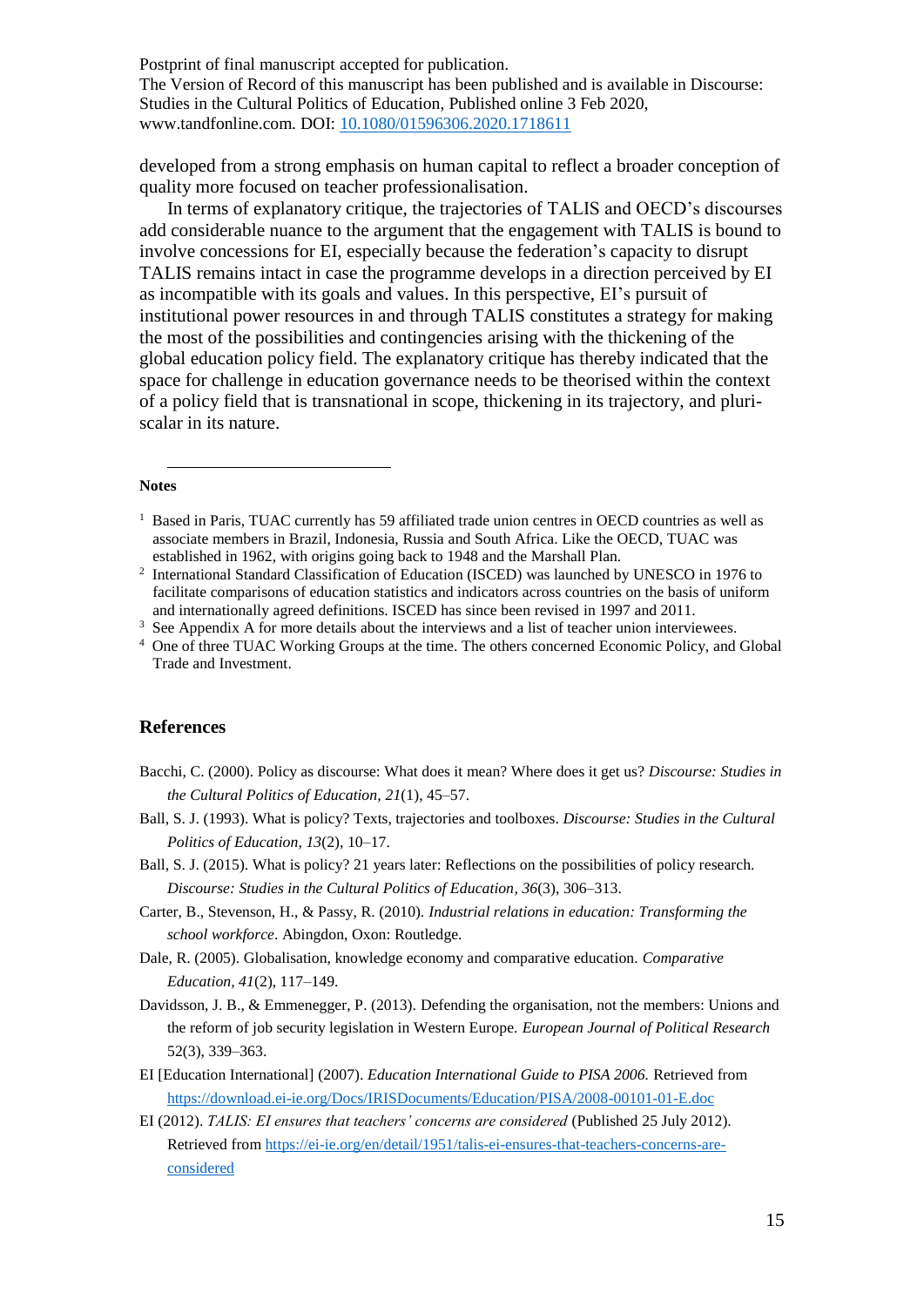- EI (2015). *Constitution of Education International* (Published 26 July 2015). Retrieved from [https://ei](https://ei-ie.org/en/detail/14780/constitution-of-education-international)[ie.org/en/detail/14780/constitution-of-education-international](https://ei-ie.org/en/detail/14780/constitution-of-education-international)
- EI (2019). *Origins and history.* Retrieved from [https://www.ei-ie.org/en/detail\\_page/15179/origins](https://www.ei-ie.org/en/detail_page/15179/origins-and-history)[and-history](https://www.ei-ie.org/en/detail_page/15179/origins-and-history)
- Fairclough, N. (2013). Critical discourse analysis and critical policy studies. *Critical Policy Studies, 7*(2), 177–197.
- Fairclough, I., & Fairclough, N. (2012). *Political discourse analysis: A method for advanced students.* Abingdon, Oxon: Routledge.
- Fraser, P., & Smith, W. C. (2017). The OECD diffusion mechanisms and its link with teacher policy worldwide. In A. W. Wiseman, & C. S. Taylor (Eds.), *International perspectives on education and society: Volume 31. The impact of the OECD on education worldwide* (pp. 157–180). Bingley, UK: Emerald.
- ILO [International Labour Organization] (1999). *Revised Mandate of the Joint ILO/UNESCO Committee of Experts on the Application of the Recommendations concerning Teaching Personnel*. Retrieved from [https://www.ilo.org/wcmsp5/groups/public/---ed\\_dialogue/--](https://www.ilo.org/wcmsp5/groups/public/---ed_dialogue/---sector/documents/genericdocument/wcms_368325.pdf) [sector/documents/genericdocument/wcms\\_368325.pdf](https://www.ilo.org/wcmsp5/groups/public/---ed_dialogue/---sector/documents/genericdocument/wcms_368325.pdf)
- ILO (2005). *Social dialogue: Finding a common voice.* Geneva: International Labour Office.
- Korpi, W. (1983). *The democratic class struggle*. London: Routledge & Kegan Paul.
- OECD [Organisation for Economic Co-operation and Development] (2005). *Teachers matter: Attracting, developing and retaining effective teachers, education and training policy.* Paris: OECD Publications.
- OECD (2006). *Outline of OECD International survey of teachers, teaching and learning.* Retrieved fro[m http://www.oecd.org/eco/growth/35967859.pdf](http://www.oecd.org/eco/growth/35967859.pdf)
- OECD (2009). C*reating effective teaching and learning environments: First results from TALIS*. Paris: OECD Publications.
- OECD (2014). *TALIS 2013 Results: An international perspective on teaching and learning. Paris:* OECD Publishing.
- Pawson, R. (1996). Theorizing the interview. *British Journal of Sociology, 47*(2), 295–314.
- Robertson, S. L. (2000). *A class act: Changing teachers' work, the state, and globalisation.* New York, NY: Routledge Falmer.
- Robertson, S. L. (2012). Placing teachers in global governance agendas. *Comparative Education Review, 56*(4), 584–607.
- Robertson, S. L. (2016). The global governance of teachers' work. In K. Mundy, A. Green, B. Lingard, & A. Verger (Eds.), *The handbook of global education policy* (pp. 275–290). Chichester, UK: Wiley-Blackwell.
- Sayer, A. (1997). Critical realism and the limits to critical social science. *Journal for the Theory of Social Behaviour, 27*(4), 473–488.
- Sayer, A. (2010). *Method in social science. A realist approach.* 2nd edition. Abingdon, Oxon: Routledge.
- Schmitter, P. C., & Streeck, W. (1999). *The organization of business interests: Studying the associative action of business in advanced industrial societies. MPIfG Discussion Paper 99/1*. Cologne: Max Planck Institute for the Study of Societies.
- Searle, J. R. (2010). *Making the social world: The structure of human civilization.* New York: Oxford University.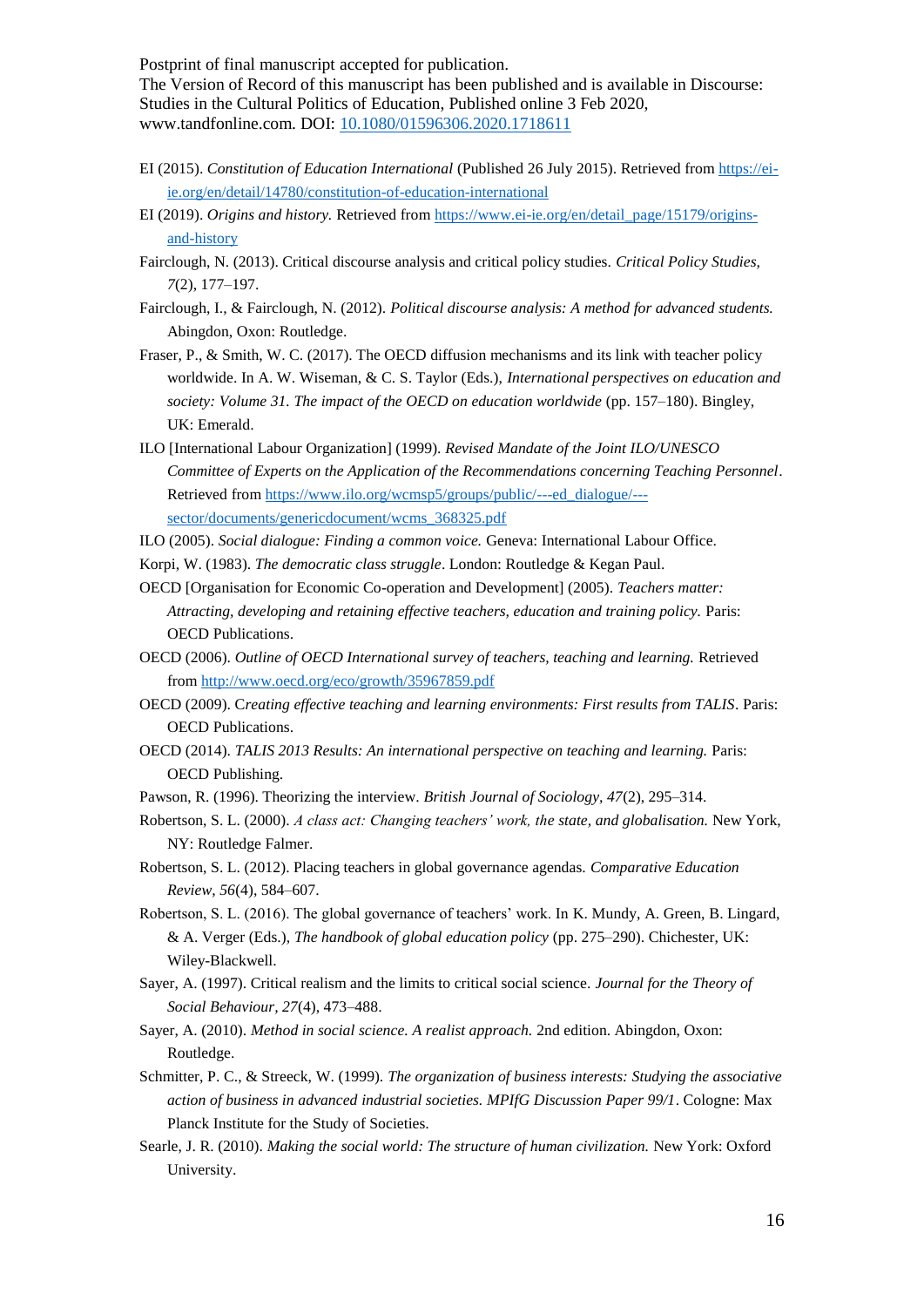Sellar, S., & Lingard, B. (2013). The OECD and global governance in education. *Journal of Education Policy, 28*(5), 710–725.

Sorensen, T. B. (2017). *Work In Progress: The Political Construction of the OECD Programme Teaching And Learning International Survey*. PhD thesis, Graduate School of Education, University of Bristol. Retrieved from [https://www.researchgate.net/publication/318529888\\_Work\\_In\\_Progress\\_The\\_Political\\_Construct](https://www.researchgate.net/publication/318529888_Work_In_Progress_The_Political_Construction_Of_The_OECD_Programme_Teaching_And_Learning_International_Survey) ion Of The OECD Programme Teaching And Learning International Survey

- Sorensen, T. B., & Robertson, S. L. (2018). The OECD program TALIS and Framing, Measuring and Selling Quality Teacher™. In M. Akiba, & G. K. LeTendre (Eds.), *International Handbook of Teacher Quality and Policy* (pp. 117-131). New York: Routledge.
- Stevenson, H. (2007). Restructuring teachers' work and trade union responses in England: Bargaining for change? *American Educational Research Journal, 44*(2), 224–251.
- World Confederation of Organizations of the Teaching Profession (1991). *The story of the UNESCO/ILO 1966 Recommendation concerning the status of teachers: A work of justice and progress.* Morges, Switzerland: WCOTP.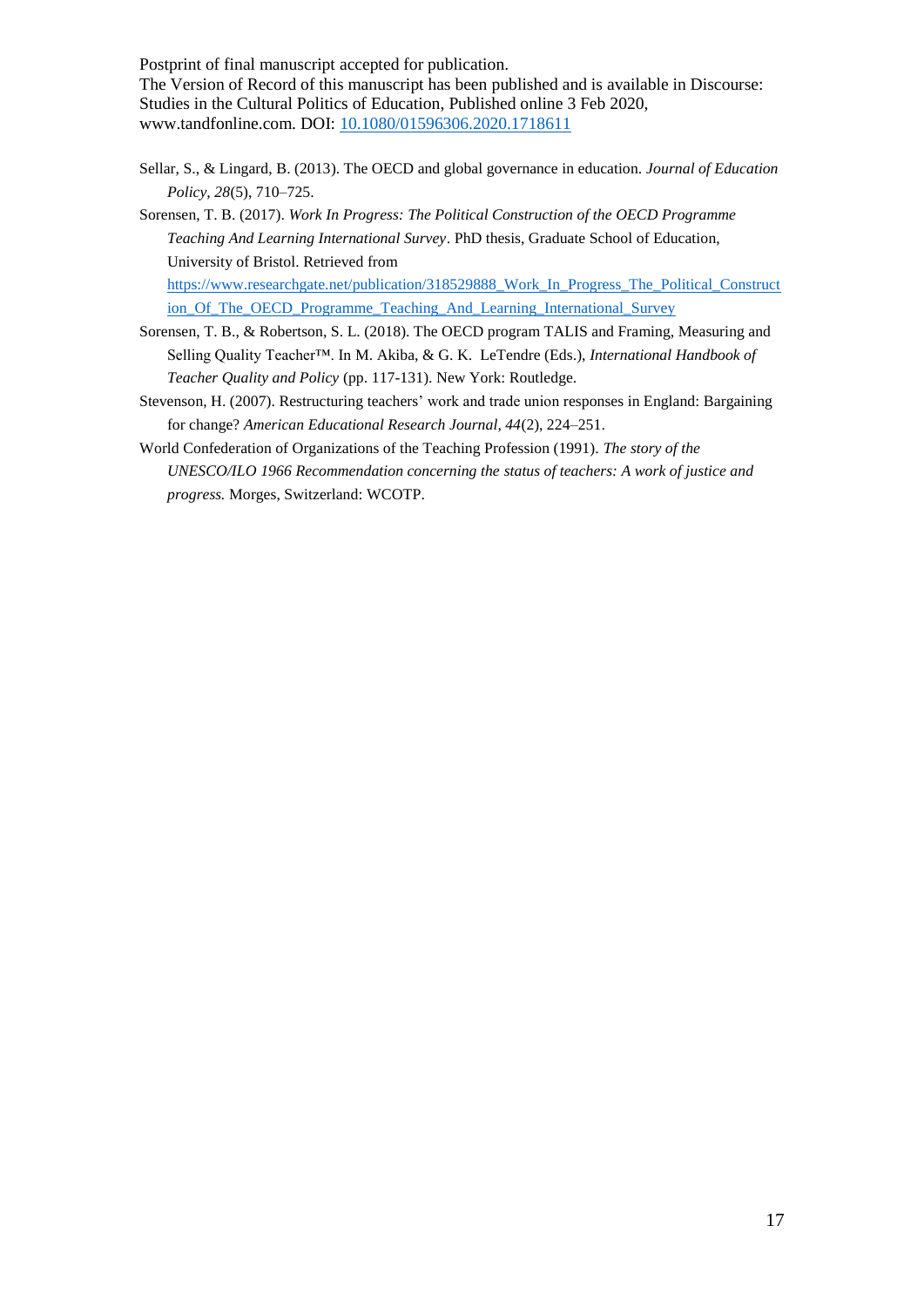# **APPENDIX A**

# **Interviews**

Realist, theory-laden semi-structured interviews (Pawson, 1996), most of them with a duration of around 45 minutes, though with extremes between 30 minutes and 2 hours. The interviews took place in the period September 2014 - December 2015. They were conducted face-to-face, except for two interviews via telephone (\*). All interviews were transcribed, and transcriptions were subsequently approved by the interview participant.

The list below indicates the position of the interview participant at the time of the interview. The full list of 31 interviewees taking part in the larger study, as well as excerpts of interview guides, are available in Sorensen (2017).

| Core interviews' with EI and ETUCE representatives in the OECD TALIS Board |
|----------------------------------------------------------------------------|
| Official. EI                                                               |
| Consultant, EI                                                             |

Former Official, ETUCE

#### **Interviews with teacher union representatives from EI member affiliates**

Officer, Danish teacher union representative in TUAC and in European Commission Working Groups in education and training

Former senior officer, Australian Education Union

Senior officer, Australian teacher union\*

Senior officer, National Union of Teachers (NUT), UK\*

Special advisor, Opetusalan Ammattijärjestö (OAJ), Finland

# **APPENDIX B**

# **Excerpt of Constitution for Education International (Articles 2 and 3 in EI, 2015)**

#### **Article 2 AIMS**

The aims of the Education International shall be:

- (a) to further the cause of organisations of teachers and education employees, to promote the status, interests and welfare of their members, and to defend their trade union and professional rights;
- (b) to promote for all peoples and in all nations peace, democracy, social justice and equality; to promote the application of the Universal Declaration on Human Rights through the development of education and of the collective strength of teachers and education employees;
- (c) to seek and maintain recognition of the trade union rights of workers in general and of teachers and education employees in particular; to promote the International Labour Standards, including freedom of association and the right to organize, to bargain collectively and to undertake industrial action, including strike action if necessary;
- (d) to enhance the conditions of work and terms of employment of teachers and education employees, and to promote their professional status in general, through support for member organisations and representation of their interests before the United Nations, its specialized agencies and other appropriate and relevant intergovernmental organisations.
- (e) to support and promote the professional freedoms of teachers and education employees and the right of their organisations to participate in the formulation and implementation of educational policies;
- (f) to promote the right to education for all persons in the world, without discrimination, and to this end: